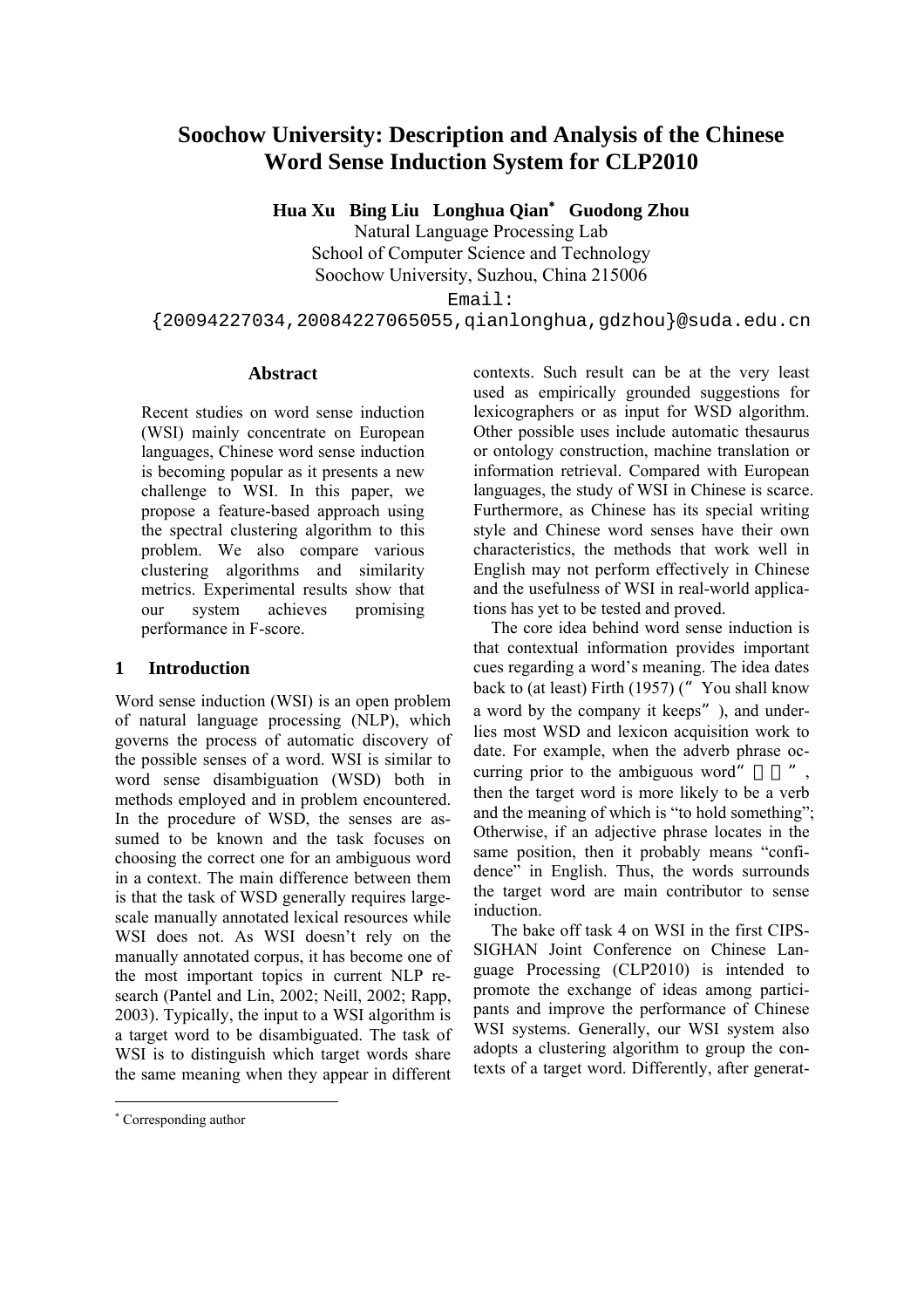ing feature vectors of words, we compute a similarity matrix with each cell denoting the similarity between two contexts. Furthermore, the set of similarity values of a context with other contexts is viewed as another kind of feature vector, which we refer to as similarity vector. Both feature vectors and similarity vectors can be separately used as the input to clustering algorithms. Experimental results show our system achieves good performances on the development dataset as well as on the final test dataset provided by the CLP2010.

### **2 System Description**

This section sequentially describes the architecture of our WSI system and its main components.

### **2.1 System Architecture**

Figure 1 shows the architecture of our WSI system. The first step is to preprocess the raw dataset for feature extraction. After that, we extract "bag of words" from the sentence containing a target word (feature extraction) and transform them into high-dimension vectors (feature vector generation). Then, similarities of every two vectors could be computed based on the feature vectors (similarity measurement). the similarities of an instance can be viewed as another vector—similarity vector. Both feature vectors and similarity vectors can be served as the input for clustering algorithms. Finally, we perform three clustering algorithms, namely, kmeans, HAC and spectral clustering.



Figure 1 Architecture of our Chinese WSI system

### **2.2 Feature Engineering**

In the task of WSI, the target words with their topical context are first transformed into multidimensional vectors with various features, and then applying clustering algorithm to detect the relevance of each other.

### **Corpus Preprocessing**

For each raw file, we first extract each sentence embedded in the tag  $\leq$  instance $>$ , including the <head> and </head> tags which are used to identify the ambiguous word. Then, we put all the sentences related to one target word into a file, ordered by their instance IDs. The next step is word segmentation, which segments each sentence into a seque[nc](#page-1-0)e of Chinese words and is unique for Chinese WSI. Here, we use the software from Hylanda<sup>1</sup> since it is ready to use and considered an efficient word segmentation tool. Finally, since we retain the  $\leq$ head $\geq$  tag in the sentence, the <head> and </head> tags are usually separated after word segmentation, thus we have to restore them in order to correctly locate the target word during the process of feature extraction.

## **Feature Extraction**

After word segmentation, for a context of a particular word, we extract all the words around it in the sentence and build a feature vector based on a "bag-of-words" Boolean model. "Bag-ofwords" means that we don't consider the order of words. Meanwhile, in the Boolean model, each word in the context is used to generate a feature. This feature will be set to 1 if the word appears in the context or 0 if it does not. Finally, we get a number of feature vectors, each of them corresponds to an instance of the target word. One problem with this feature-based method is that, since the size of word set may be huge, the dimension is also very high, which might lead to data sparsity problem.

### **Similarity measurement**

One commonly used metric for similarity measurement is cosine similarity, which measures the angle between two feature vectors in a highdimensional space. Formally, the cosine similarity can be computed as follows:

$$
\cos ine \, similarity < \mathbf{x}, \mathbf{y} > = \frac{\mathbf{x} \cdot \mathbf{y}}{|\mathbf{x}| \cdot |\mathbf{y}|}
$$

where **x** , **y** are two vectors in the vector space and  $\vert \mathbf{x} \vert$ ,  $\vert \mathbf{y} \vert$  are the lengths of **x**, **y** respectively.

<span id="page-1-0"></span>  $1$  <http://www.hylanda.com/>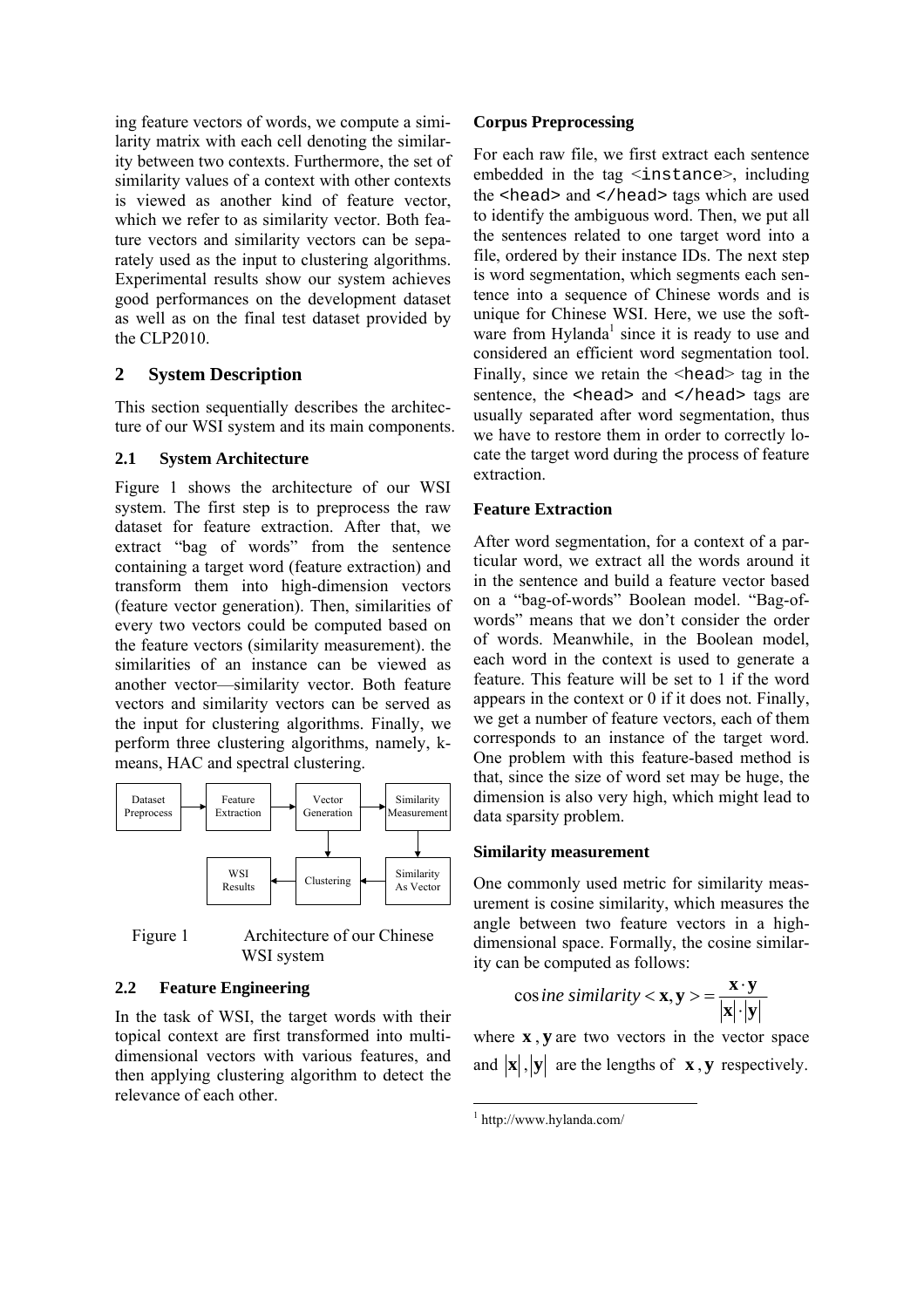Some clustering algorithms takes feature vectors as the input and use cosine similarity as the similarity measurement between two vectors. This may lead to performance degradation due to data sparsity in feature vectors. To avoid this problem, we compute the similarities of every two vectors and generate an  $N^*N$  similarity matrix, where  $N$  is the number of all the instances containing the ambiguous word. Generally,  $N$  is usually much smaller than the dimension size and may alleviate the data sparsity problem. Moreover, we view every row of this matrix (i.e., an ordered set of similarities of an instance with other instances) as another kind of feature vector. In other words, each instance itself is regarded as a feature, and the similarity with this instance reflects the weight of the feature. We call this vector similarity vector, which we believe will more properly represent the instance and achieve promising performance.

### **2.3 Clustering Algorithm**

Clustering is a very popular technique which aims to partition a dataset into such subgroups that samples in the same group share more similarities than those from different groups. Our system explores various cluster algorithms for Chinese WSI, including K-means, hierarchical agglomerative clustering (HAC), and spectral clustering (SC).

#### **K-means (KM)**

K-means is a very popular method for general clustering used to automatically partition a data set into k groups. K-means works by assigning multidimensional vectors to one of *K* clusters, where  $K$  is given as a priori. The aim of the algorithm is to minimize the variance of the vectors assigned to each cluster.

K-means proceeds by selecting *k* initial cluster centers and then iteratively refining them as follows:

- (1) Choose  $k$  cluster centers to coincide with k randomly-chosen patterns or *k* randomly defined points.
- (2) Assign each pattern to the closest cluster center.
- (3) Recompute the cluster centers using the current cluster memberships.

(4) If a convergence criterion is not met, go to step 2.

#### **Hierarchical Agglomerative Clustering (HAC)**

Different from K-means, hierarchical clustering creates a hierarchy of clusters which can be represented in a tree structure called a dendrogram. The root of the tree consists of a single cluster containing all objects, and the leaves correspond to individual object.

Typically, hierarchical agglomerative clustering (HAC) starts at the leaves and successively merges two clusters together as long as they have the shortest distance among all the pair-wise distances between any two clusters.

Given a specified number of clusters, the key problem is to determine where to cut the hierarchical tree into clusters. In this paper, we generate the final flat cluster structures greedily by maximizing the equal distribution of instances among different clusters.

### **Spectral Clustering (SC)**

Spectral clustering refers to a class of techniques which rely on the eigen-structure of a similarity matrix to partition points into disjoint clusters with points in the same cluster having high similarity and points in different clusters having low similarity.

Compared to the "traditional algorithms" such as K-means or single linkage, spectral clustering has many fundamental advantages. Results obtained by spectral clustering often outperform the traditional approaches, spectral clustering is very simple to implement and can be solved efficiently by standard linear algebra methods.

### **3 System Evaluation**

This section reports the evaluation dataset and system performance for our feature-based Chinese WSI system.

#### **3.1 Dataset and Evaluation Metrics**

We use the CLP2010 bake off task 4 sample dataset as our development dataset. There are 2500 examples containing 50 target words and each word has 50 sentences with different meanings. The exact meanings of the target words are blind, only the number of the meanings is provided in the data. We compute the system per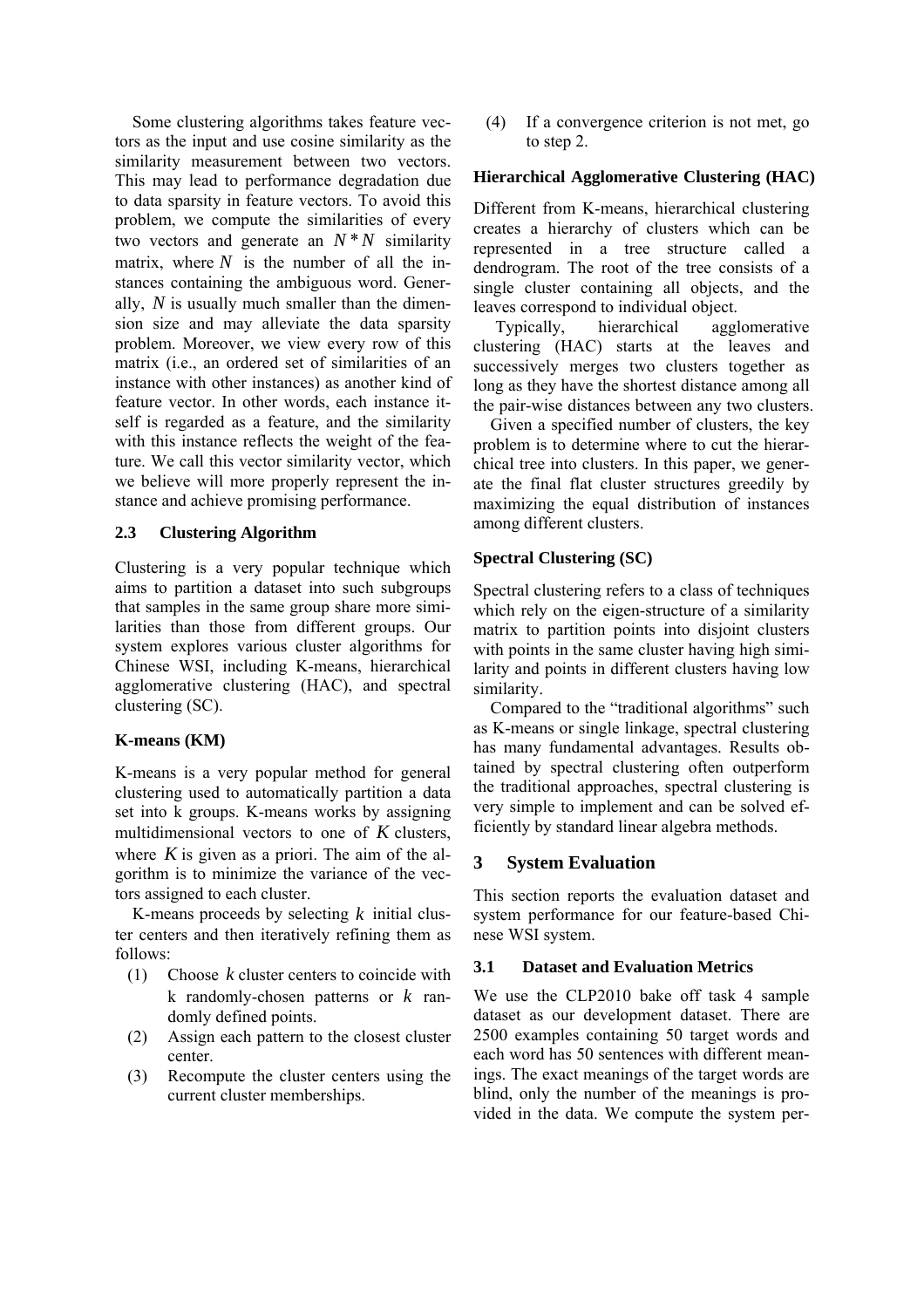formance with the sample dataset because it contains the answers of each candidate meaning. The test dataset provided by the CLP2010 is similar to the sample dataset. It contains 100 target words and 5000 instances in total. However, it doesn't provide the answers.

The F-score measurement is the same as Zhao and Karypis (2005). Given a particular class  $L_r$  of size  $n_r$  and a particular cluster  $S_i$  of size  $n_i$ , suppose  $n_i$  in the cluster  $S_i$  belong to  $L_r$ , then the  $F$  value of this class and cluster is defined to be

$$
F(L_r, S_i) = \frac{2 \times R(L_r, S_i) \times P(L_r, S_i)}{R(L_r, S_i) + P(L_r, S_i)}
$$
  

$$
R(L_r, S_i) = n_{ir} / n_r
$$
  

$$
P(L_r, S_i) = n_{ir} / n_i
$$

where  $R(L_r, S_i)$  is the recall value and  $P(L_r, S_i)$ is the precision value. The F-score of class  $L_r$  is the maximum  $F$  value and F-score value follow:

$$
F-score(Lf) = \max_{S_i} F(L_f, S_i)
$$

$$
F-score = \sum_{r=1}^{c} \frac{n_r}{n} F-score(L_r)
$$

where  $c$  is the total number of classes and  $n$  is the total size.

### **3.2 Experiment Results**

Table 1 reports the F-score of our feature-based Chinese WSI for different feature sets with various window sizes using K-means clustering. Since there are different results for each run of K-means clustering algorithm, we perform 20 trials and compute their average as the final results. The columns denote different window size *n*, that is, the *n* words before and after the target word are extracted as features. Particularly, the size of infinity  $(\infty)$  means that all the words in the sentence except the target word are considered. The rows represent various combinations of feature sets and similarity measurements, currently, four of which are considered as follows:

F-All: all the words are considered as features and from them feature vectors are constructed.

F-Stop: the top 150 most frequently occurring words in the total "word bags" of the corpus are regarded as stop words and thus removed from the feature set. Feature vectors are then formed from these words.

S-All: the feature set and the feature vector are the same as those of F-All, but instead the similarity vector is used for clustering (c.f. Section 2.2).

S-Stop: the feature set and the feature vector are the same as those of F-Stop, but instead the similarity vector is used for clustering.

| Feature/<br>Similarity | 3      |        | 10     | $\infty$ |
|------------------------|--------|--------|--------|----------|
| <b>F-All</b>           | 0.5949 | 0.6199 | 0.6320 | 0.6575   |
| F-Stop                 | 0.6384 | 0.6500 | 0.6493 | 0.6428   |
| S-All                  | 0.5856 | 0.6044 | 0.6186 | 0.6843   |
| S-Stop                 | 0.6532 | 0.6696 | 0.6804 | 0.7320   |

Table 1 Experimental results for different feature sets with different window sizes using K-means clustering

This table shows that S-Stop achieves the best performance of 0.7320 in F-score. This suggests that for K-means clustering, Chinese WSI can benefit much from removing stop words and adopting similarity vector. It also shows that:

- As the window size increases, the performance is almost consistently enhanced. This indicates that all the words in the sentence more or less help disambiguate the target word.
- Removing stop words consistently improves the F-score for both similarity metrics. This means some high frequent words do not help discriminate the meaning of the target words, and further work on feature selection is thus encouraged.
- Similarity vector consistently outperforms feature vector for stop-removed features, but not so for all-words features. This may be due to the fact that, when the window size is limited, the influence of frequently occurring stop words is relatively high, thus the similarity vector misrepresent the context of the target word. On the contrary, when stop words are removed or the context is wide, the similarity vector can better reflect the target word's context, leading to better performance.

In order to intuitively explain why the similarity vector is more discriminative than the feature vector, we take two sentences containing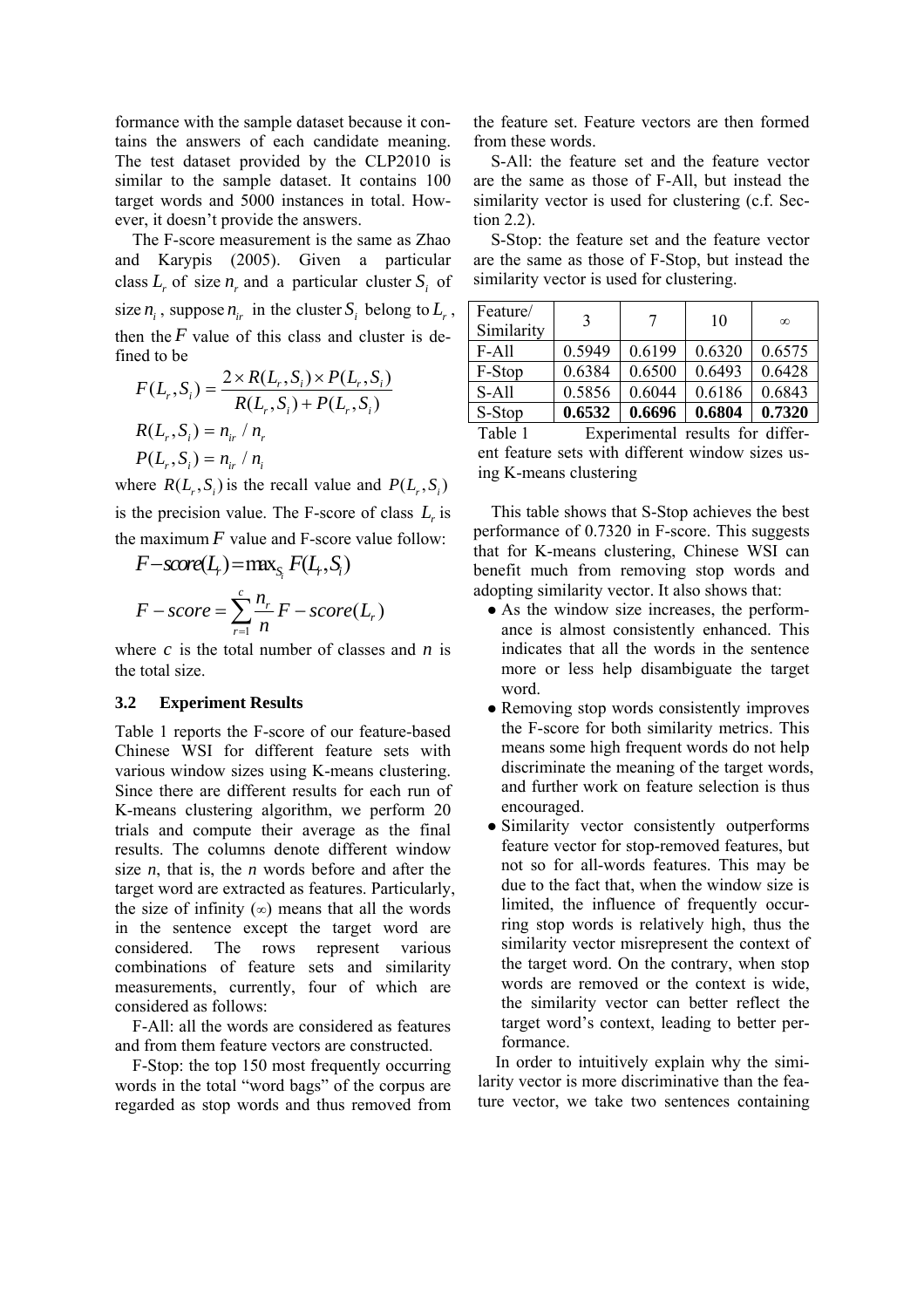the Chinese word "" (hold, grasp) as an example (Figure 2). These two sentences have few common words, so clustering via feature vectors puts them into different classes. However, since the similarities of these two feature vectors with other feature vectors are much similar, clustering via similarity vectors group them into the same class.

| $\le$ lexelt item=" " snum="4"><br>$\leq$ instance id="0012">                |                   |
|------------------------------------------------------------------------------|-------------------|
| $\mathbf{u}$ $\mathbf{u}$<br>$\langle head \rangle$ $\langle head \rangle$ " | $^{\prime\prime}$ |
| $\le$ /instance><br>$\leq$ instance id="0015">                               |                   |
| $\boldsymbol{u}$                                                             | <head></head>     |
| $<$ /head $>$                                                                | $\mathbf{u}$      |
| $\le$ /instance><br>$\langle$ lexelt $\rangle$                               |                   |

Figure 2 An example from the dataset

According to the conclusion of the above experiments, it is better to include all the words except stop words in the sentence as the features in the subsequent experiment. Table 2 lists the results using various clustering algorithms with this same experimental setting. It shows that the spectral clustering algorithm achieves the best performance of 0.7692 in F-score for Chinese WSI using the S-All setup. Additionally, there are some interesting findings:

- Although SC performs best, KM with similarity vectors achieves comparable results of 0.7320 units in F-score, slightly lower than that of SC.
- HAC performs worst among all clustering algorithms. An observation reveals that this algorithm always groups the instances into highly skewed clusters, i.e., one or two clusters are extremely large while others usually have only one instance in each cluster.
- It is surprising that S-All slightly outperforms F-All by only 0.0006 units in F-score. The truth is that, as discussed in the first experiment, KM using F-All doesn't consider instance density while S-All does. On the contrary, SC identifies the eign-structure in the instance space and thus already consid-

ers the density information, therefore S-All will not significantly improve the performance.

| Feature/<br>Similarity | KМ     | <b>HAC</b> | SС     |
|------------------------|--------|------------|--------|
| F-All                  | 0.6428 | 0.6280     | 0.7686 |
| S-All                  | 0.7320 | 0.6332     | 0.7692 |

Table 2 Experiments results using different clustering algorithms

## **3.3 Final System Performance**

For the CLP2010 task 4 test dataset which contains 100 target words and 5000 instances in total, we first extract all the words except stop words in a sentence containing the target word, then produce the feature vector for each context and generate the similarity matrix, finally we perform the spectral cluster algorithm. Probably because the distribution of the target word in the test dataset is different from that in the development dataset, the F-score of our system on the test dataset is 0.7108, about 0.05 units lower than that we got on the sample dataset.

# **4 Conclusions and Future Work**

In our Chinese WSI system, we extract all the words except stop words in the sentence, construct feature vectors and similarity vectors, and apply the spectral clustering algorithm to this problem. Experimental results show that our simple and efficient system achieve a promising result. Moreover, we also compare various clustering algorithms and similarity metrics. We find that although the spectral clustering algorithm outperforms other clustering algorithms, the Kmeans clustering with similarity vectors can also achieve comparable results.

For future work, we will incorporate more linguistic features, such as base chunking, parse tree feature as well as dependency information into our system to further improve the performance.

# **Acknowledgement**

This research is supported by Project 60873150, 60970056 and 90920004 under the National Natural Science Foundation of China. We would also like to thank other contributors in the NLP lab at Soochow University.